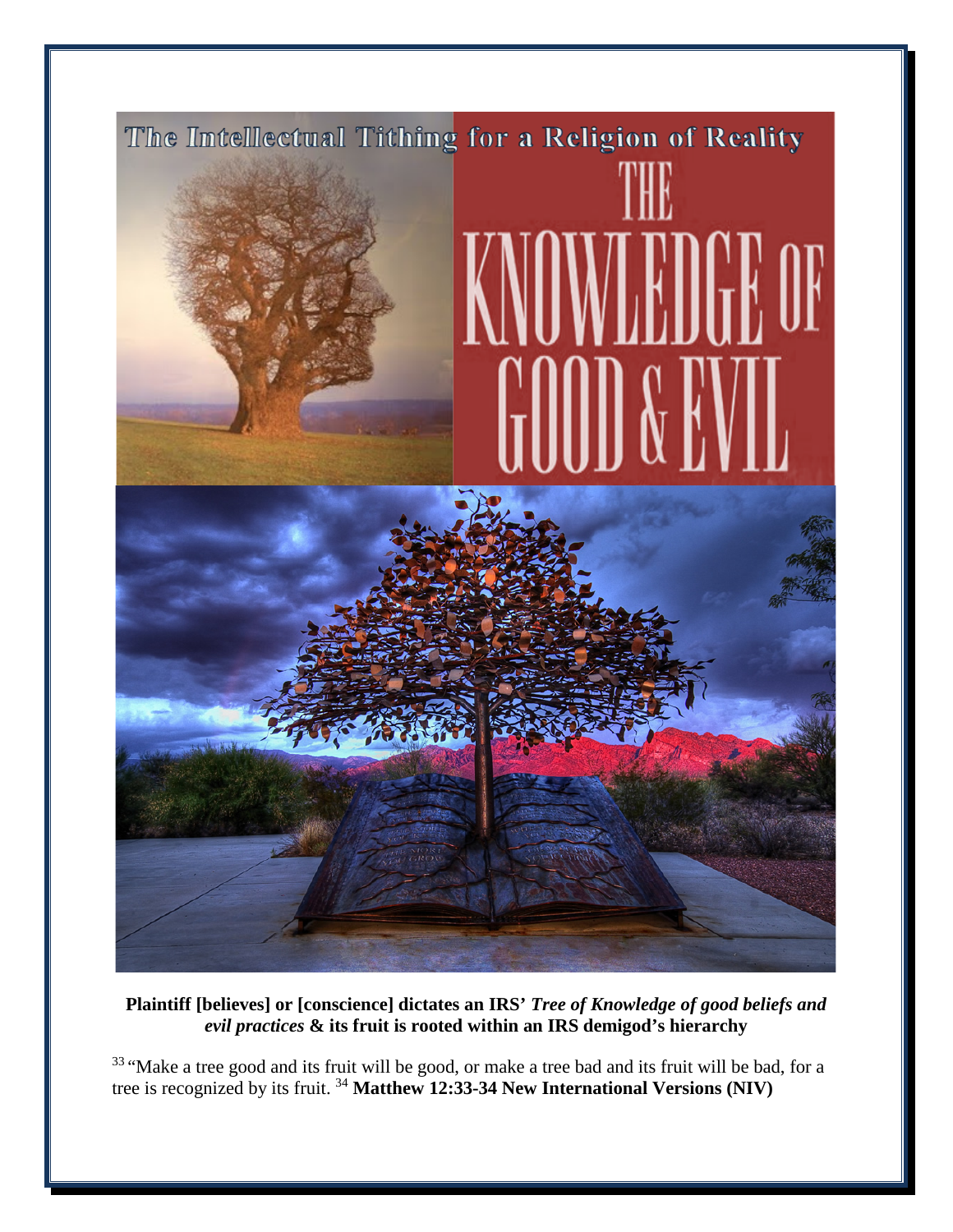# The Purpose-Driven Life of THIE-IRS

### 26 U.S. Code § 6011 - General requirement of return, statement, or list

*"..shall make a return or statement according to the forms and regulations prescribed…"*

#### **IRS' Original Sin:**

Is the *collective guilt* conceived in failing to make a proper return to the IRS and to a way of life, belief and practice when touching or tasting the Fruits of The Purpose-Driven Life of THEIRS? *The Fruits of The Purpose-Driven Life of THE-*IRS *provides us the various forms of salvation, regulations for redemption & our reward of hope found in tax refunds- exemptions- exclusionscredits- deductions- adjustments- abatements.* However **The IRS Forbidden Fruit** is all Taxable Income not reported from the *fruits* of our labor. **IRS Forbidden Fruit** is punishable by law respecting an establishment of religion.

## **1 fruit**

*noun*, *often attributive* \ˈfrüt\

: a usually sweet food (such as a blueberry, orange, or apple) that grows on a tree or bush : the part of a plant that has the seeds in it (such as the pod of a pea, a nut, a grain, or a berry) : a result or reward that comes from some action or activity

2 **:** [OFFSPRING,](http://www.merriam-webster.com/dictionary/offspring) [PROGENY](http://www.merriam-webster.com/dictionary/progeny)

3  $a$  : the state of bearing fruit  $\langle a \rangle$  are in *fruit b* **:** the effect or consequence of an action or operation **:** [PRODUCT,](http://www.merriam-webster.com/dictionary/product) [RESULT](http://www.merriam-webster.com/dictionary/result) <the *fruits* of our labor>

#### **Related to** *FRUIT*

#### Synonyms

[AFTEREFFECT,](http://www.merriam-webster.com/dictionary/aftereffect) [AFTERMATH,](http://www.merriam-webster.com/dictionary/aftermath) [BACKWASH,](http://www.merriam-webster.com/dictionary/backwash) [CHILD,](http://www.merriam-webster.com/dictionary/child) [CONCLUSION,](http://www.merriam-webster.com/dictionary/conclusion) [CONSEQUENCE,](http://www.merriam-webster.com/dictionary/consequence) [COROLLARY,](http://www.merriam-webster.com/dictionary/corollary) [DEVELOPMENT,](http://www.merriam-webster.com/dictionary/development) [FATE,](http://www.merriam-webster.com/dictionary/fate) [EFFECT,](http://www.merriam-webster.com/dictionary/effect) [ISSUE,](http://www.merriam-webster.com/dictionary/issue) [OUTCOME,](http://www.merriam-webster.com/dictionary/outcome) [OUTGROWTH,](http://www.merriam-webster.com/dictionary/outgrowth) [PRECIPITATE,](http://www.merriam-webster.com/dictionary/precipitate) [PRODUCT,](http://www.merriam-webster.com/dictionary/product) [RESULT,](http://www.merriam-webster.com/dictionary/result) [RESULTANT,](http://www.merriam-webster.com/dictionary/resultant) [SEQUEL,](http://www.merriam-webster.com/dictionary/sequel) [SEQUENCE,](http://www.merriam-webster.com/dictionary/sequence) [UPSHOT](http://www.merriam-webster.com/dictionary/upshot)

**<http://www.merriam-webster.com/dictionary/fruit>**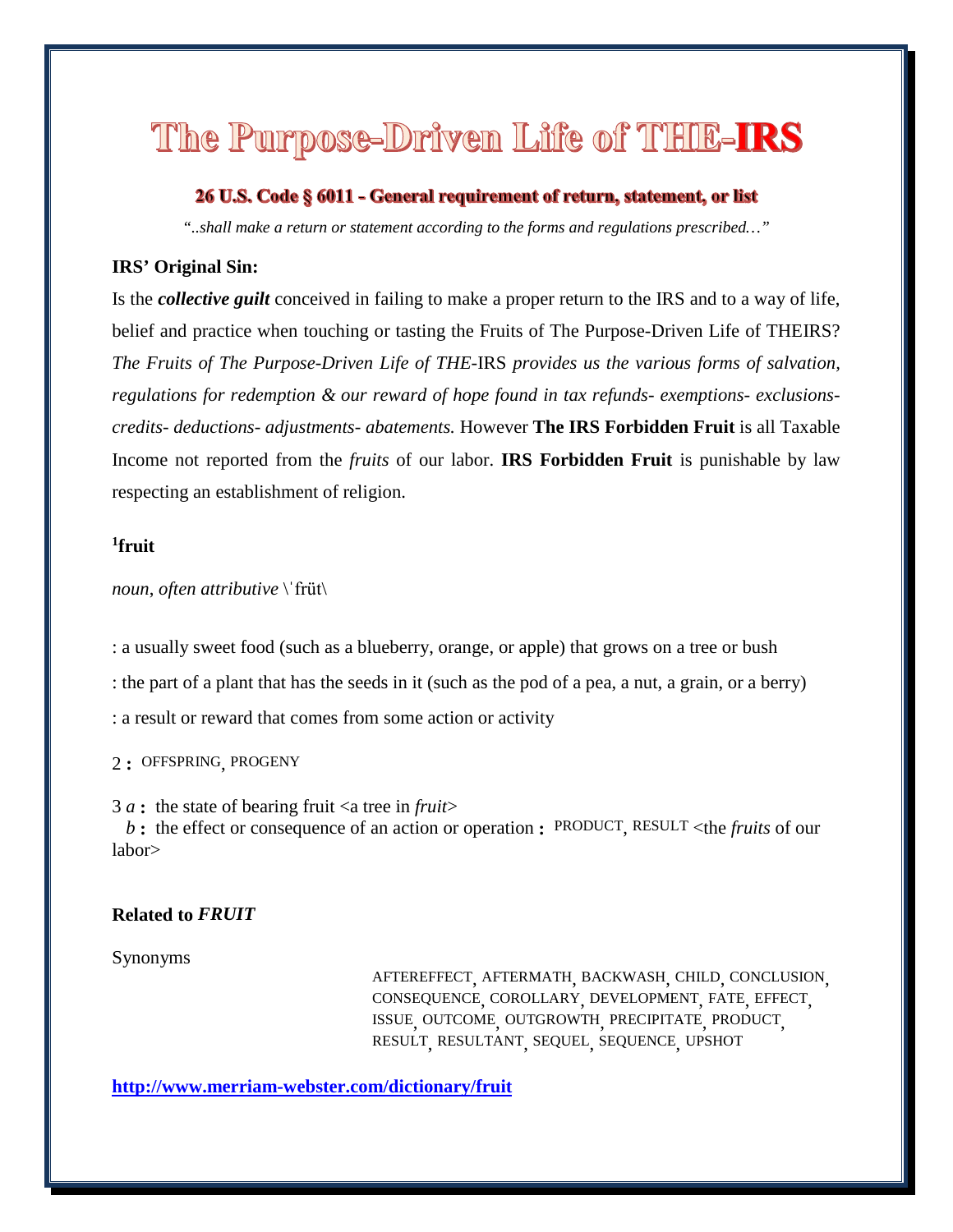[US Attorneys](http://www.justice.gov/usao/index.html) > [USAM](http://www.justice.gov/usao/eousa/foia_reading_room/usam/index.html) > [Title 9](http://www.justice.gov/usao/eousa/foia_reading_room/usam/title9/title9.htm) > USAM Chapter 9-4.000 [prev](http://www.justice.gov/usao/eousa/foia_reading_room/usam/title9/3mcrm.htm) | [next](http://www.justice.gov/usao/eousa/foia_reading_room/usam/title9/5mcrm.htm) | [Criminal Resource Manual](http://www.justice.gov/usao/eousa/foia_reading_room/usam/title9/crm00000.htm)

# **9-4.000 STATUTES ASSIGNED BY CITATION**

**9-4.139 26 U.S.C.: Internal Revenue Code** 

| <b>STATUTE</b>                   | <b>CRIMINAL DIVISION</b><br><b>SECTION</b> |                  | <b>TELEPHONE # AGENCY WITH INVESTIGATIVE</b><br><b>JURISDICTION</b> |
|----------------------------------|--------------------------------------------|------------------|---------------------------------------------------------------------|
| §3121(b) 17                      | <b>CES</b>                                 | $(202)$ 514-1187 | Treasury                                                            |
| \$\$4181-4182                    | <b>OCGS</b>                                | $(202)$ 514-1103 | DOJ (ATF)                                                           |
| §§4401-4405                      | <b>OCGS</b>                                | $(202)$ 514-3595 | Treasury; I.R.S.                                                    |
| §§4411-4414                      | <b>OCGS</b>                                | $(202)$ 514-3595 | Treasury; I.R.S.                                                    |
| §§4421-4423                      | <b>OCGS</b>                                | $(202)$ 514-3595 | Treasury; I.R.S.                                                    |
| §§5001-5687                      | <b>OCGS</b>                                | $(202)$ 514-3595 | DOJ (ATF)                                                           |
|                                  | Except                                     |                  |                                                                     |
| §§5607-5608<br>(forfeiture only) | <b>AFMLS</b>                               | $(202)$ 514-1263 | DOJ (ATF)                                                           |
| \$\$5612-5613                    | <b>AFMLS</b>                               | $(202)$ 514-1263 | DOJ (ATF)                                                           |
| §5615                            | <b>AFMLS</b>                               | $(202)$ 514-1263 | DOJ (ATF)                                                           |
| §5661(a)<br>(forfeiture only)    | <b>AFMLS</b>                               | $(202)$ 514-1263 | DOJ (ATF)                                                           |
| §5671<br>(forfeiture only)       | <b>AFMLS</b>                               | $(202)$ 514-1263 | DOJ (ATF)                                                           |
| §5673                            | <b>AFMLS</b>                               | $(202)$ 514-1263 | DOJ (ATF)                                                           |
| §5681(c)<br>(forfeiture only)    | <b>AFMLS</b>                               | $(202)$ 514-1263 | DOJ (ATF)                                                           |
| §5683<br>(forfeiture only)       | <b>AFMLS</b>                               | $(202)$ 514-1263 | DOJ (ATF)                                                           |
| §5685(c)<br>(forfeiture only)    | <b>AFMLS</b>                               | $(202)$ 514-1263 | DOJ (ATF)                                                           |
| §5688                            | <b>AFMLS</b>                               | $(202)$ 514-1263 | DOJ (ATF)                                                           |
| §5691                            | OCGS                                       | $(202)$ 514-3595 | DOJ (ATF)                                                           |
| $§5723(c)-(d)$                   | <b>FRAUD</b>                               | $(202)$ 514-1263 | DOJ (ATF)                                                           |
| §5763                            | <b>AFMLS</b>                               | $(202)$ 514-1263 | DOJ (ATF)                                                           |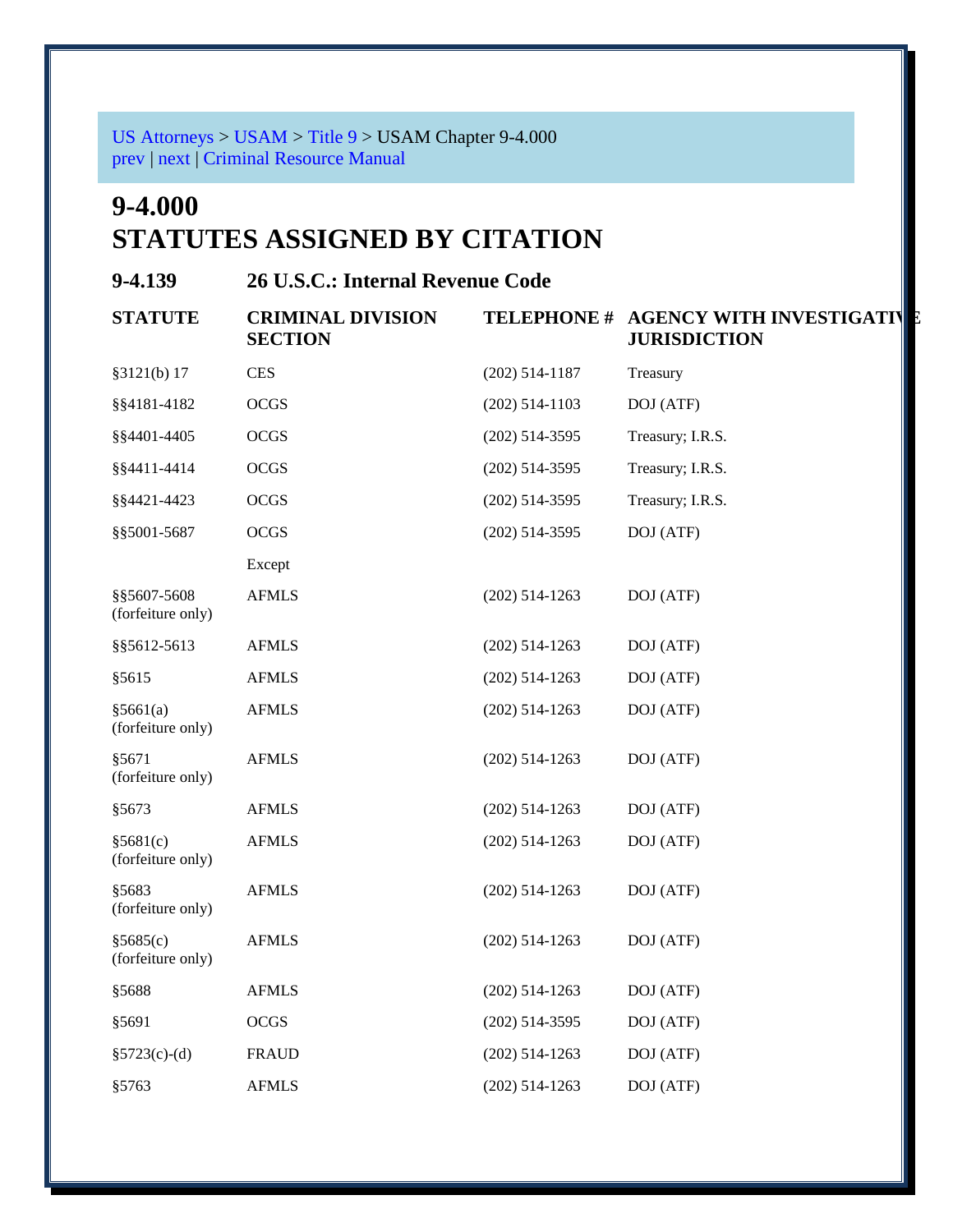| §5801                                                    | OCGS         | $(202)$ 514-1103 |                                    |
|----------------------------------------------------------|--------------|------------------|------------------------------------|
| §5802                                                    | <b>OCGS</b>  | $(202)$ 514-1103 | DOJ (ATF)                          |
| §5803                                                    | <b>OCGS</b>  | $(202)$ 514-1103 |                                    |
| §5804                                                    | OCGS         | $(202)$ 514-1103 |                                    |
| §§5811-5812                                              | OCGS         | $(202)$ 514-1103 | DOJ (ATF)                          |
| §§5821-5822                                              | <b>OCGS</b>  | $(202)$ 514-1103 | DOJ (ATF)                          |
| §§5841-5849                                              | OCGS         | $(202)$ 514-1103 | DOJ (ATF)                          |
| §§5851-5854                                              | OCGS         | $(202)$ 514-1103 | DOJ (ATF)                          |
| §5861                                                    | OCGS         | $(202)$ 514-1103 | DOJ (ATF)                          |
| §5871                                                    | OCGS         | $(202)$ 514-1103 | DOJ (ATF)                          |
| §5872(a)                                                 | <b>AFMLS</b> | $(202)$ 514-1263 | DOJ (ATF)                          |
| §6050I                                                   | <b>AFMLS</b> | $(202)$ 514-1263 | Treasury; I.R.S.                   |
| §6103                                                    | OEO**        | $(202)$ 514-6809 | All DOJ Components                 |
| §7122 (statutes<br>administered by<br>Criminal Division) | <b>AFMLS</b> | $(202)$ 514-1263 | DOJ (ATF); Customs, Secret Service |
| §§7201-7209                                              | All          |                  | I.R.S.                             |
| §7212                                                    | <b>OEO</b>   | $(202)$ 514-6809 | FBI; I.R.S.                        |
| §7213                                                    | $PIN*$       | $(202)$ 514-1412 | Treasury; I.R.S.                   |
| §7214                                                    | PIN          | $(202)$ 514-1412 | <b>FBI</b>                         |
| §7262                                                    | OCGS         | $(202)$ 514-3595 | Treasury; I.R.S.                   |
| §7272                                                    | <b>FRAUD</b> | $(202)$ 514-7023 | Treasury; I.R.S.                   |
| §7301-7303                                               | <b>AFMLS</b> | $(202)$ 514-1263 | DOJ (ATF)                          |
| §7321-7327                                               | <b>AFMLS</b> | $(202)$ 514-1263 | DOJ (ATF)                          |
| §9012                                                    | PIN          | $(202)$ 514-1412 | FBI; Federal Election Commission   |
| §9042                                                    | PIN          | $(202)$ 514-1412 | FBI; Federal Election Commission   |
| [updated May 2011]                                       |              |                  |                                    |

[http://www.justice.gov/usao/eousa/foia\\_reading\\_room/usam/title9/4mcrm.htm](http://www.justice.gov/usao/eousa/foia_reading_room/usam/title9/4mcrm.htm)

#### 03-16-2015

<u>U.S. Attorney Manual §9-4.139: Statutes Assigned by Citation, 26 U.S.C. Internal Revenue Code</u>-any statute not specifically listed here CANNOT be defended or<br>enforced by a U.S. Attorney!